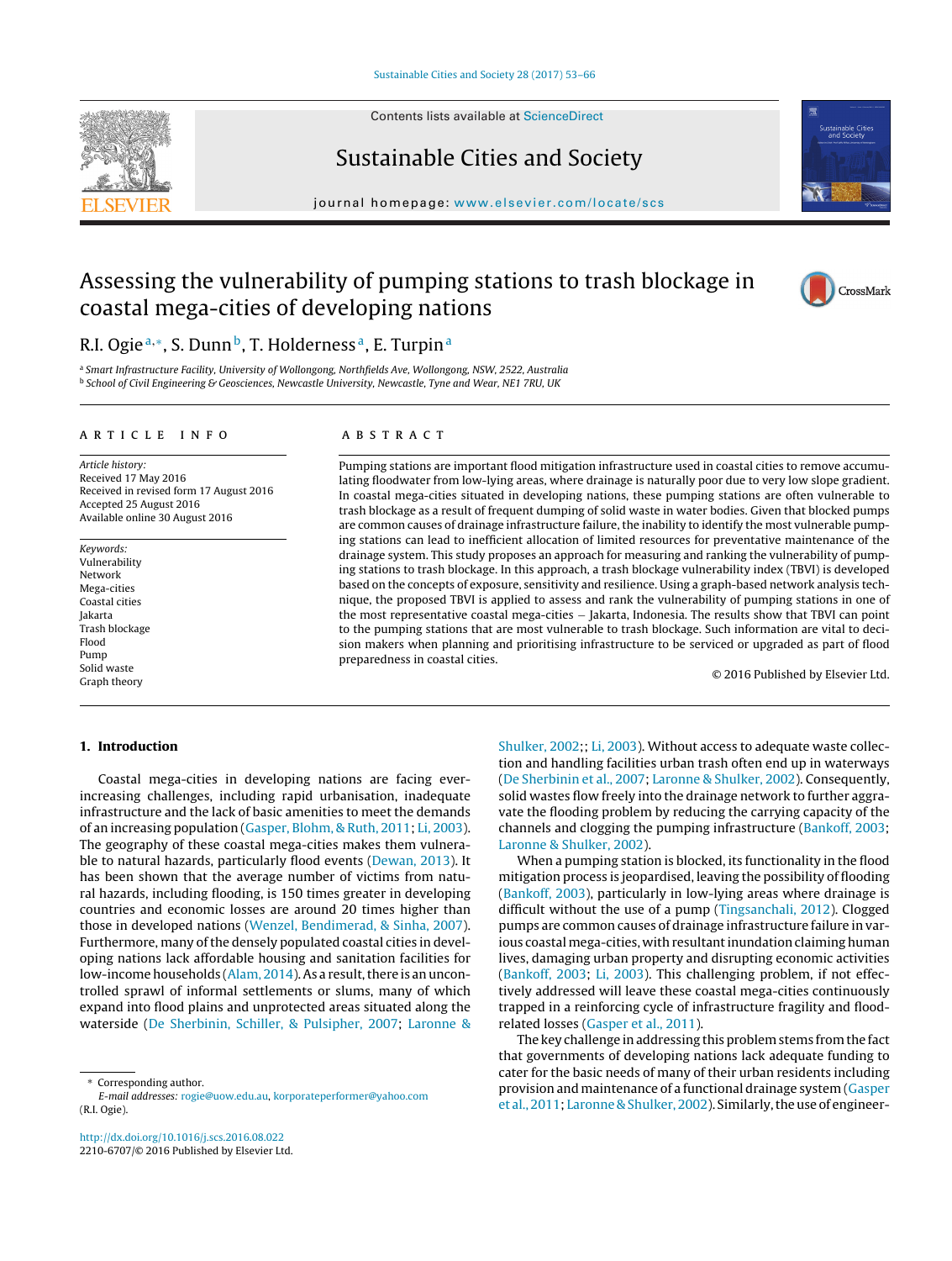ing interventions for combating pump blockage (e.g. trash screens, channel dredging, etc.) have not been particularly effective due to poor maintenance arising from the mismanagement and inefficient targeting of limited resources allocated for the upkeep and upgrade of the drainage infrastructure system [\(Laronne](#page--1-0) [&](#page--1-0) [Shulker,](#page--1-0) [2002;;](#page--1-0) [Wallerstein](#page--1-0) [&](#page--1-0) [Arthur,](#page--1-0) [2012\).](#page--1-0) Hence, in planning for maintenance and upgrade of the drainage infrastructure system, there is need for a structured solution that facilitates informed decisions on where limited resources should be judiciously spent in order to prevent pump blockage [\(Ogie,](#page--1-0) [Holderness,](#page--1-0) [Dunn,](#page--1-0) [&](#page--1-0) [Turpin,](#page--1-0) [2016b\).](#page--1-0) Ideally, such resource allocations and investment decisions should be effectively targeted at the pumping stations that are most vulnerable to trash blockage [\(Kumar,](#page--1-0) [2007\).](#page--1-0)

A quantitative assessment of vulnerability can enable decision makers to highlight, and therefore prioritise their efforts towards the most vulnerable components within a system ([Balica,](#page--1-0) [Wright,](#page--1-0) [&](#page--1-0) [van](#page--1-0) [der](#page--1-0) [Meulen,](#page--1-0) [2012\).](#page--1-0) However, no standardised processes yet exist for ranking pumping stations according to their vulnerability to trash blockage. The lack of a standardised process of finding suitable metrics ([Balica](#page--1-0) et [al.,](#page--1-0) [2012\),](#page--1-0) combined with the data scarcity in developing nations [\(Brecht,](#page--1-0) [Dasgupta,](#page--1-0) [Laplante,](#page--1-0) [Murray,](#page--1-0) [&](#page--1-0) [Wheeler,](#page--1-0) [2012\)](#page--1-0) complicate this task.

To address this issue, this study proposes a graph-based network approach for measuring and ranking the vulnerability of pumping stations to trash blockage. The graph theory approach is considered suitable because it provides a rigorous mathematical basis for computing vulnerability ([Dunn](#page--1-0) [&](#page--1-0) [Wilkinson,](#page--1-0) [2012;](#page--1-0) [Dunn,](#page--1-0) [Fu,](#page--1-0) [Wilkinson,](#page--1-0) [&](#page--1-0) [Dawson,](#page--1-0) [2013\),](#page--1-0) using very little data obtainable at the time and allowing for further improvement from the initial results as additional data becomes available in the future ([Bunn,](#page--1-0) [Urban,](#page--1-0) [&](#page--1-0) [Keitt,](#page--1-0) [2000\).](#page--1-0) In exploring this approach, a general equation for computing the vulnerability of pumping stations to trash blockage is first established, based on the concepts of exposure, susceptibility and resilience. The derived equation is then implemented in a case study application to assess and rank the pumping stations in the city of Jakarta, Indonesia, according to their vulnerability to trash blockage. The remainder of this paper is organised as follows: In Section 2 the methods followed to derive the equation for computing the Trash Blockage Vulnerability Index (TBVI) of pumping stations are presented, including the use of the Jakarta's study area as a demonstration of the activities leading to network construction and application. Section [3](#page--1-0) presents the application of the underlying equation to compute TBVI for Jakarta's pumping infrastructure. In Section [4,](#page--1-0) the results are presented and their implications discussed. Section [5](#page--1-0) concludes the paper and presents major limitations. Finally, Section [6](#page--1-0) provides suggestions for future research.

### **2. Methods**

This section presents the methods followed to derive the equation for computing the Trash Blockage Vulnerability Index (TBVI) of pumping stations. It includes the use of the Jakarta's study area as a demonstration of the activities leading to network construction and application. In this application, suitable metrics for implementing the equation are systematically derived using the constructed spatio-topological network model of the city's drainage infrastructure system. The results of the application are TBVI values representing the degree to which each pumping station in the city ofJakarta is vulnerable to trash blockage failure. The computed TBVI values are stored in a PostGIS database table ([Obe](#page--1-0) [&](#page--1-0) [Hsu,](#page--1-0) [2015\)](#page--1-0) and accessible for visualisation using geographical information system software (e.g. Quantum GIS or QGIS for short) [\(Gray,](#page--1-0) [2008\).](#page--1-0) Such detailed analysis results are useful to decision makers in coastal

communities when planning and prioritising infrastructure maintenance and resource allocation for flood preparedness.

In this paper, we narrow our scope to focus solely on fluvial (or riverine) flooding as this is the most likely to impact or aggravate trash interference to the pumping stations. Many coastal cities are also impacted by pluvial (or surface water) and coastal flooding [\(Douglas](#page--1-0) et [al.,](#page--1-0) [2010\).](#page--1-0) Pluvial flooding occurs during intense rainfall as a result of surface water runoff associated with low permeability in urban areas that may be lying above and far from coastal and river floodplains [\(Douglas](#page--1-0) et [al.,](#page--1-0) [2010\).](#page--1-0) Considering that pluvial floods are normally only a few centimetres deep, pumps are not often used to mitigate such type of floods ([Yin,](#page--1-0) [Yu,](#page--1-0) [&](#page--1-0) [Wilby,](#page--1-0) [2016\).](#page--1-0) Coastal flooding is associated with high tides/waves, storm surges and sea-level rise that result in overtopping or breaching of coastal defences and the consequent inundation of areas lying on the coast of the sea or ocean [\(Wolf,](#page--1-0) [2008\).](#page--1-0) Coastal floods happen less frequently than fluvial or pluvial floods and pumping stations have limited use in this scenario because they are not as effective as traditional coastline defences (e.g. dunes, groynes or seawalls) [\(Bates](#page--1-0) et [al.,](#page--1-0) [2005\).](#page--1-0) However, pumping stations play a crucial role in defending against fluvial floods [\(Quan,](#page--1-0) [2014\).](#page--1-0) This type of flooding is caused by inundation from river flows and can occur either due to intense, high velocity flash floods or excessive rainfall that causes river channels to overflow their banks [\(Fernandez](#page--1-0) et [al.,](#page--1-0) [2015\).](#page--1-0) During fluvial flooding events, pumping stations are often used to pump out water from low-lying urban areas into storage basins or drainage channels flowing to larger water bodies such as the sea [\(Van](#page--1-0) [Andel,](#page--1-0) [Price,](#page--1-0) [Lobbrecht,](#page--1-0) [&](#page--1-0) [van](#page--1-0) [Kruiningen,](#page--1-0) [2010\).](#page--1-0) Therefore, fluvial flooding is the most likely to be catalysed and aggravated by trash flowing in rivers. On the one hand, the flow of trash in rivers reduces their carrying capacity and increases the likelihood of fluvial flooding during days of extensive rainfall [\(Laronne](#page--1-0) [&](#page--1-0) [Shulker,](#page--1-0) [2002\).](#page--1-0) On the other hand, the clogging of pumping stations by trash can result in their failure to defend low-lying urban areas against the impact of fluvial flooding ([Bankoff,](#page--1-0) [2003\).](#page--1-0) Hence, given that this study focuses on trash and their blockage to pumping stations, further reference to flooding, including for purpose of analysis will be based on fluvial floods.

#### 2.1. Trash blockage vulnerability index (TBVI)

Vulnerability is the degree to which a system is susceptible to and is unable to cope with hazards [\(Adger,](#page--1-0) [2006\).](#page--1-0) Its measurement depends on a number of factors within and outside the given system, which often appear to be complicated and with many dimensions that are difficult to capture in a single metric [\(Adger,](#page--1-0) [2006\).](#page--1-0) These factors often vary from one system to another. They may also vary according to the conceptualisation of vulnerability, a term that seems to defy consensus usage [\(Adger,](#page--1-0) [2006;](#page--1-0) [Few,](#page--1-0) [2003\).](#page--1-0) In this study, the vulnerability of pumping stations to trash blockage (i.e. Trash Blockage Vulnerability Index, TBVI) is conceptualised as being made up exposure, E, sensitivity (or susceptibility), S, and resilience,  $R$  (modified from: [Balica](#page--1-0) et [al.,](#page--1-0) [2012\).](#page--1-0) This relationship is represented mathematically using the general formula  $(Eq. (1))$ .

$$
TBVI = \frac{E * S}{R}
$$
 (1)

### 2.1.1. Exposure

Exposure, a key element of vulnerability, is the degree to which a system is in contact with, or subject to perturbation ([Gallopín,](#page--1-0) [2006\).](#page--1-0) In the context of flood hazards, pumping units are exposed to blockage from trash in all river reaches that flow from upstream to the given pumping station. In this regard, longer and large-size rivers or drainage channels pose greater risk to downstream pumps because they have more room and avenue for trash uptake. Given